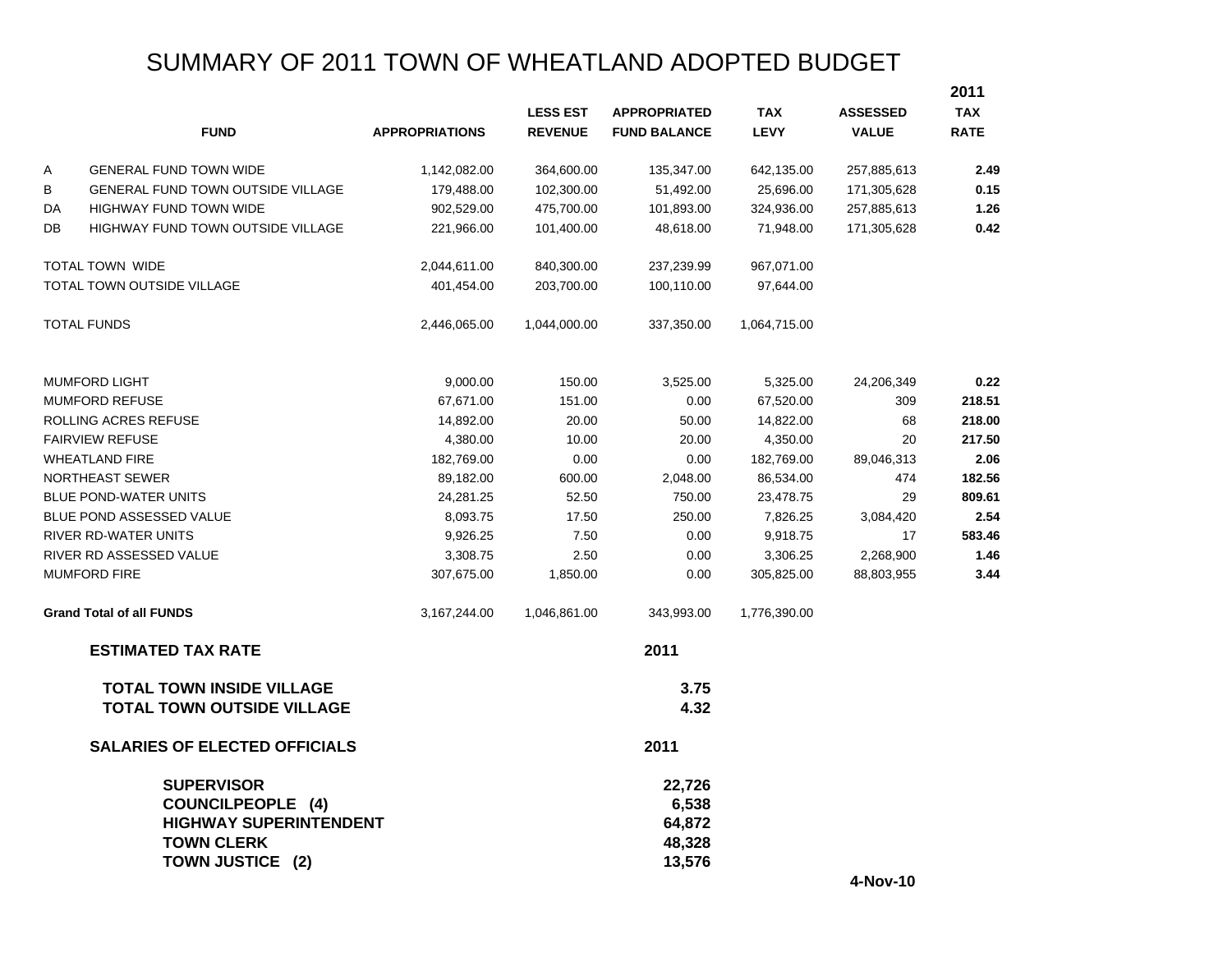## **HIGHWAY FUND TOWN WIDE**

| <b>ACCOUNT</b> | <b>EXPENDITURES</b>                     | <b>Actual</b><br>2009 | <b>Budget</b><br>2010 | <b>Budget</b><br>2011 |
|----------------|-----------------------------------------|-----------------------|-----------------------|-----------------------|
| DA5130.1       | <b>MACHINERY -SERVICES</b>              | 40,840.79             | 49,400.00             | 50,102.00             |
| DA5130.2       | MACHINERY - EQUIPMENT                   | 6,800.00              | 0.00                  | 0.00                  |
| DA5130.4       | MACHINERY - CONTRACTUAL                 | 124,192.91            | 140,000.00            | 140,000.00            |
| DA5140.1       | <b>BRUSH &amp; WEEDS - SERVICES</b>     | 83,578.47             | 90,500.00             | 92,310.00             |
| DA5140.2       | <b>BRUSH &amp; WEEDS - EQUIP</b>        |                       | 0.00                  | 0.00                  |
| DA5140.4       | <b>BRUSH &amp; WEEDS - CONTRACTUAL</b>  | 17,809.15             | 18,000.00             | 18,000.00             |
| DA5142.1       | TOWN SNOW REMOVAL - SERVICES            | 21,619.39             | 29,000.00             | 29,580.00             |
| DA5142.4       | TOWN SNOW REMOVAL - CONTRACTUAL         | 24,670.17             | 40,500.00             | 42,300.00             |
| DA5148.1       | <b>OTHER GOVT - SERVICES</b>            | 142,452.89            | 181,000.00            | 183,702.00            |
| DA5148.4       | OTHER GOVT - CONTRACTUAL                | 61,500.32             | 96,500.00             | 100,700.00            |
| DA9010.8       | <b>STATE RETIREMENT</b>                 | 18,098.00             | 34,065.00             | 47,700.00             |
| DA9030.8       | <b>SOCIAL SECURITY</b>                  | 21,893.71             | 28,191.00             | 27,211.00             |
| DA9040.8       | <b>WORKERS COMPENSATION</b>             | 20,983.95             | 21,000.00             | 22,000.00             |
| DA9050.8       | UNEMPLOYMENT INSURANCE                  | 22.17                 | 500.00                | 50.00                 |
| DA9055.8       | <b>DISABILITY INSURANCE</b>             | 386.68                | 700.00                | 500.00                |
| DA9060.8       | <b>HOSPITAL &amp; MEDICAL INSURANCE</b> | 71,635.28             | 83,970.00             | 98,374.00             |
| DA9950.9       | TRANSFER TO CAPITAL EQPMT RESERVE       | 254,000.00            | 50,000.00             | 50,000.00             |
|                | <b>TOTAL EXPENDITURES</b>               | 910,483.88            | 863,326.00            | 902,529.00            |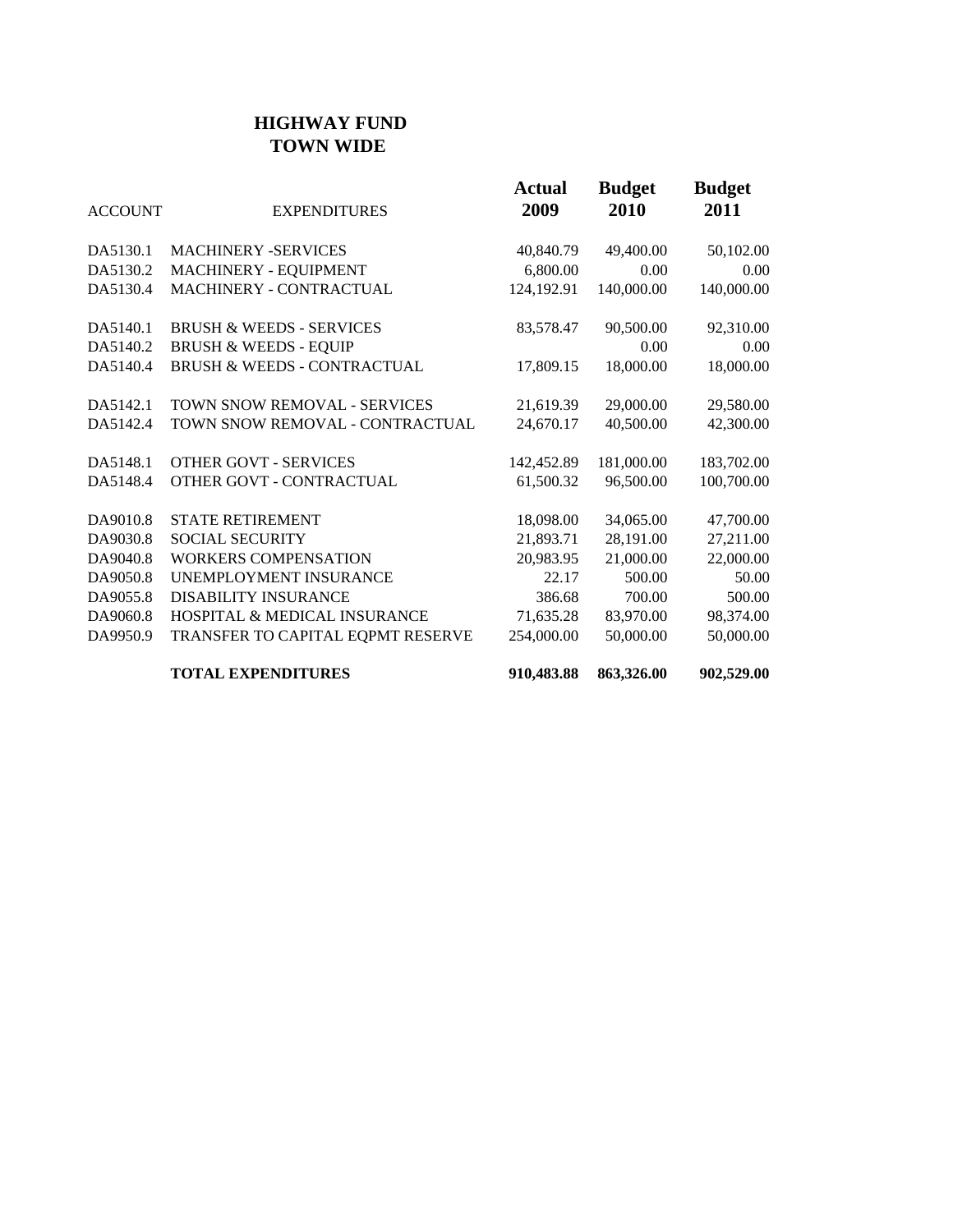#### **HIGHWAY FUND TOWN WIDE**

| <b>ACCOUNT</b> | <b>REVENUE</b>                           | <b>Actual</b><br>2009 | <b>Budget</b><br>2010 | <b>Budget</b><br>2011 |
|----------------|------------------------------------------|-----------------------|-----------------------|-----------------------|
| DA1001         | PROPERTY TAXES                           | 296,127.00            | 325,308.00            | 324,936.00            |
| DA2300         | <b>OTHER GOVT - SUMMER</b>               | 105,525.88            | 60,000.00             | 60,000.00             |
| DA2302         | <b>OTHER GOVT - WINTER</b>               | 355,802.28            | 315,000.00            | 315,000.00            |
| DA2401         | <b>INTEREST &amp; EARNINGS</b>           | 3,480.35              | 4,000.00              | 3,500.00              |
| DA2416         | EQUIPMENT RENTAL TO OTHER GOVT           | 115,925.79            | 70,000.00             | 70,000.00             |
| DA2655         | <b>MINOR SALES</b>                       | 2,059.90              |                       |                       |
| DA2665         | <b>SALE OF EQUIP</b>                     | 254.00                |                       |                       |
| DA2701         | <b>REFUND OF PRIOR</b>                   | 1,700.57              |                       | 1,700.00              |
| DA2770         | <b>SALE OF FUEL/SALT</b>                 | 5,412.49              | 5,000.00              | 5,000.00              |
| DA2801         | <b>INTERFUND REVENUE</b>                 | 24,942.54             | 20,500.00             | 20,500.00             |
|                | <b>TOTAL ESTIMATED REVENUE</b>           | 615,103.80            | 474,500.00            | 475,700.00            |
|                | <b>TOTAL REVENUE</b>                     | 911,230.80            | 799,808.00            | 800,636.00            |
|                | <b>APPROPRIATED FUND BALANCE</b>         | 82,003.00             | 63,518.00             | 101,893.00            |
|                | <b>UNAPPROPRIATED FUND BALANCE</b>       | 230,560.00            | 249,792.00            | 147,899.00            |
|                | <b>TOTAL REVENUES &amp; FUND BALANCE</b> | 1,223,793.80          | 1,113,118.00          | 1,050,428.00          |
|                | <b>LESS EXPENDITURES</b>                 | 910,483.88            | 863,326.00            | 902,529.00            |
|                | <b>FUND BALANCE DECEMBER 31</b>          | 313,309.92            | 249,792.00            | 147,899.00            |
|                | <b>TAX LEVY</b>                          | 296,127               | 325,308               | 324,936.00            |
|                | <b>ASSESSED VALUATION(M\$)</b>           | 255.28                | 258.18                | 257.88                |
|                | TAX RATE (\$/THOUSAND)                   | 1.16                  | 1.26                  | 1.26                  |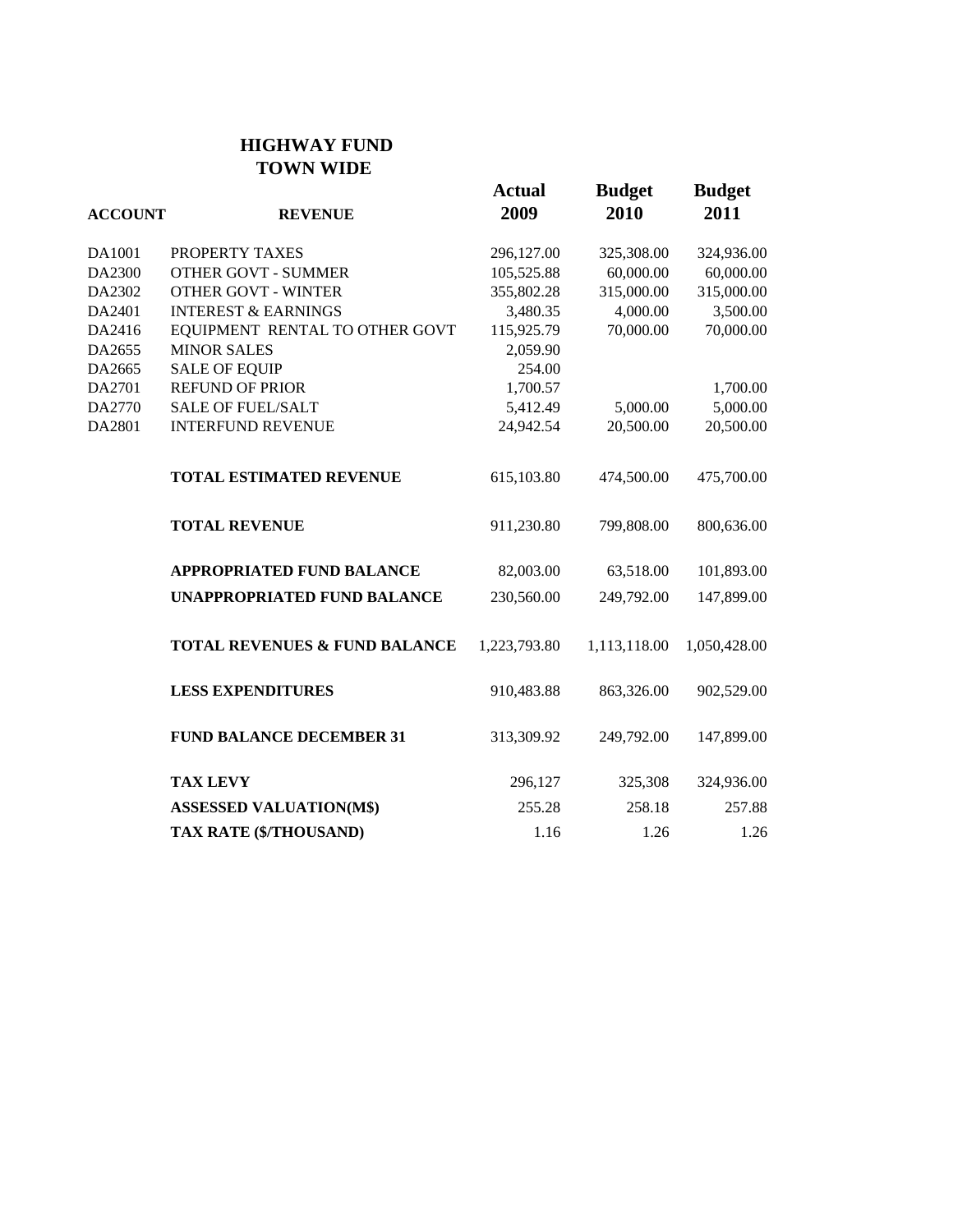## **HIGHWAY FUND OUTSIDE OF VILLAGE**

| <b>ACCOUNT</b> | <b>EXPENDITURES</b>                    | <b>Actual</b><br>2009 | <b>Budget</b><br>2010 | <b>Budget</b><br>2011 |
|----------------|----------------------------------------|-----------------------|-----------------------|-----------------------|
| DB5110.1       | <b>ROAD REPAIRS - SERVICES</b>         | 61,175.67             | 61,800.00             | 62,628.00             |
| DB5110.4       | <b>ROAD REPAIRS - CONTRACTUAL</b>      | 83.839.62             | 125,000.00            | 125,000.00            |
| DB 5140.4      | <b>BRUSH &amp; WEEDS - CONTRACTUAL</b> |                       |                       |                       |
| DB9010.8       | <b>STATE RETIREMENT</b>                | 3,194.00              | 6,011.00              | 8,500.00              |
| DB9030.8       | <b>SOCIAL SECURITY</b>                 | 4.679.92              | 4,728.00              | 4,791.00              |
| DB9040.8       | <b>WORKERS COMPENSATION</b>            | 3,703.05              | 3,600.00              | 3,900.00              |
| DB9055.8       | <b>DISABILITY INSURANCE</b>            | 68.24                 | 100.00                | 100.00                |
| DB9060.8       | <b>MEDICAL INSURANCE</b>               | 12,359.52             | 14,820.00             | 17,047.00             |
|                | <b>TOTAL EXPENDITURES</b>              | 169,020.02            | 216,059.00            | 221,966.00            |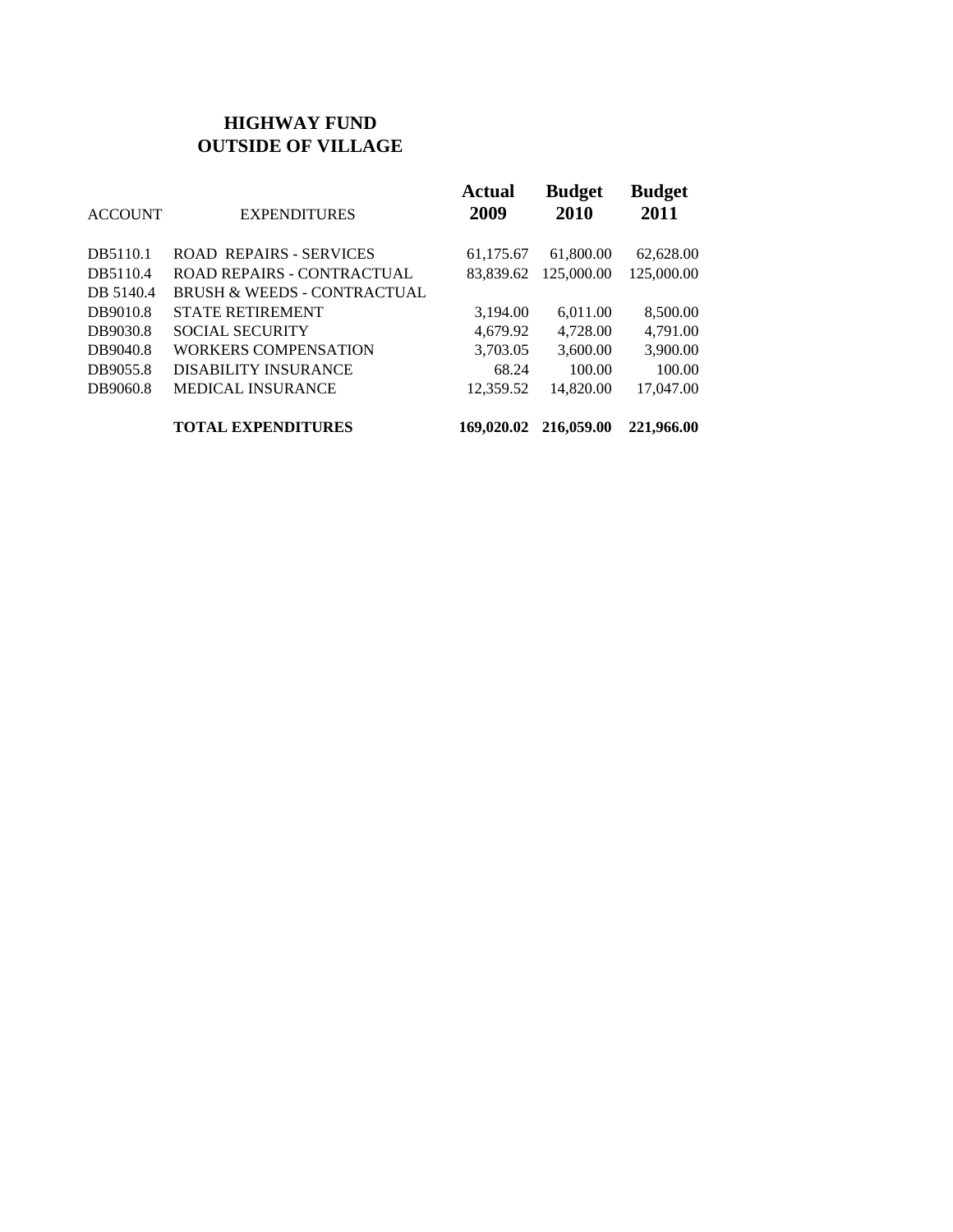### **HIGHWAY FUND OUTSIDE OF VILLAGE**

| <b>ACCOUNT</b>   | <b>REVENUE</b>                           | Actual<br>2009     | <b>Budget</b><br>2010 | <b>Budget</b><br>2011 |
|------------------|------------------------------------------|--------------------|-----------------------|-----------------------|
| DB1001           | PROPERTY TAX                             | 87,380.00          | 78,439.00             | 71,948.00             |
| DB1120           | <b>COUNTY SALES TAX</b>                  | 74,805.51          | 70,000.00             | 70,000.00             |
| DB2401<br>DB2701 | <b>INTEREST &amp; EARNINGS</b>           | 1,526.20<br>311.37 | 1,400.00              | 1,400.00              |
| DB2770           | <b>MISC</b>                              |                    |                       |                       |
| DB3501           | <b>CHIPS</b>                             | 39,253.31          | 30,000.00             | 30,000.00             |
| DB3502           | <b>COMMUNITY DVLPMENT GRANT</b>          | 0.00               |                       |                       |
|                  | <b>TOTAL ESTIMATED REVENUE</b>           | 115,896.39         |                       | 101,400.00 101,400.00 |
|                  | <b>TOTAL REVENUE</b>                     | 203,276.39         |                       | 179,839.00 173,348.00 |
|                  | <b>APPROPRIATED FUND BALANCE</b>         | 9,696.00           | 15,120.00             | 48,618.00             |
|                  | <b>UNAPPROPRIATED FUND BALANCE</b>       | 213,748.00         |                       | 242,580.00 172,862.00 |
|                  | <b>TOTAL REVENUES &amp; FUND BALANCE</b> | 426,720.39         | 437,539.00 394,828.00 |                       |
|                  | <b>LESS EXPENDITURES</b>                 | 169,020.02         | 216,059.00 221,966.00 |                       |
|                  | <b>FUND BALANCE DECEMBER 31</b>          | 257,700.37         |                       | 221,480.00 172,862.00 |
|                  | <b>TAX LEVY</b>                          | 68,316             | 78,439                | 71,948                |
|                  | <b>ASSESSED VALUATION(M\$)</b>           | 155.27             | 170.52                | 171.31                |
|                  | TAX RATE (\$/THOUSAND)                   | 0.44               | 0.46                  | 0.42                  |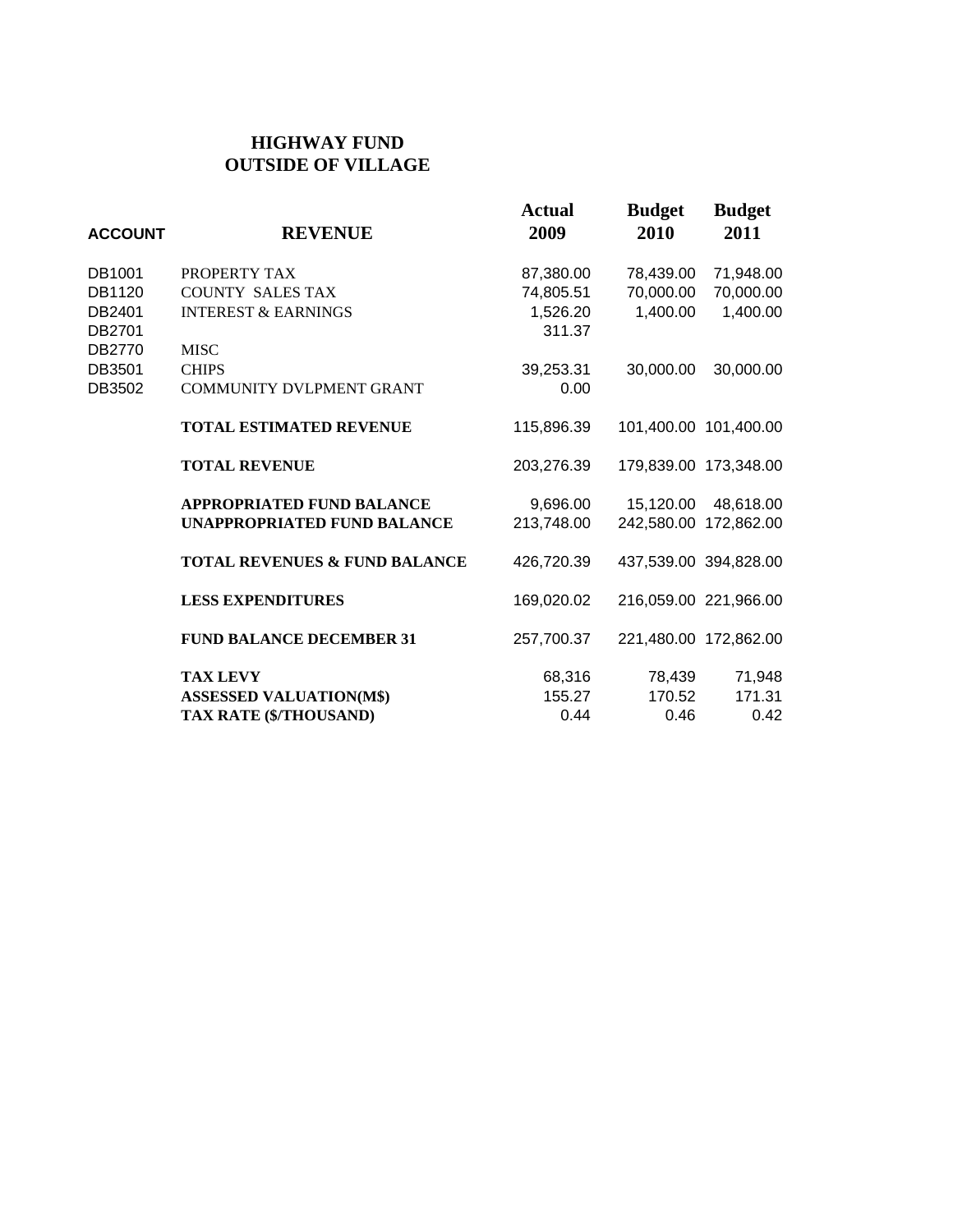# **GENERAL FUND OUTSIDE OF VILLAGE**

| Acct     | <b>EXPENDITURES</b>               | <b>Actual</b><br>2009 | <b>Budget</b><br>2010 | <b>Budget</b><br>2011 |
|----------|-----------------------------------|-----------------------|-----------------------|-----------------------|
| B1620.4  | <b>BUILDING - CONTRACTUAL</b>     | 13,970.79             | 10,000.00             | 10,000.00             |
| B3620.10 | BLDG INSPECTOR - SERVICES/CLERK   | 17,377.07             | 19,290.00             | 19,290.00             |
| B3620.11 | <b>BLDG INSPECTOR - SERVICES</b>  | 46,590.00             | 46,590.00             | 47,522.00             |
| B3620.21 | <b>BLDG INSPECTOR - EQUIPMENT</b> | 0.00                  |                       |                       |
| B3620.41 | BLDG INSPECTOR - CONTRACTUAL      | 2,402.15              | 5,200.00              | 5,460.00              |
| B3620.12 | FIRE MARSHALL - SERVICES          | 9,903.00              | 21,900.00             | 22,338.00             |
| B3620.22 | FIRE MARSHALL - EQUIPMENT         | 0.00                  |                       |                       |
| B3620.42 | FIRE MARSHALL - CONTRACTUAL       | 1,302.00              | 500.00                | 450.00                |
| B7320.4  | YOUTH PROGRAM                     | 1,130.00              | 0.00                  | 1,200.00              |
| B8010.1  | <b>ZONING BOARD - SERVICES</b>    | 171.24                | 425.00                | 425.00                |
| B8010.2  | ZONING BOARD - EQUIPMENT          |                       |                       |                       |
| B8010.4  | ZONING - CONTRACTUAL              | 558.57                | 636.00                | 225.00                |
| B8020.1  | PLANNING BOARD - SERVICES         | 393.90                | 1,200.00              | 1,200.00              |
| B8020.21 | PLANNING - EQUIPMENT              |                       |                       |                       |
| B8020.4  | PLANNING - CONTRACTUAL            | 4,721.51              | 7,500.00              | 8,000.00              |
| B8160.4  | REFUSE - CONTRACTUAL              | 14,808.34             | 25,800.00             | 25,800.00             |
| B9010.8  | <b>STATE RETIREMENT</b>           | 4,947.00              | 9,311.00              | 13,100.00             |
| B9030.8  | <b>SOCIAL SECURITY</b>            | 5,691.07              | 6,840.00              | 6,945.00              |
| B9040.8  | <b>WORKERS COMPENSATION</b>       | 897.88                | 1,000.00              | 1,000.00              |
| B9055.8  | <b>DISABILITY INSURANCE</b>       | 319.91                | 200.00                | 200.00                |
| B9060.8  | MEDICAL INSURANCE                 | 11,913.12             | 14,260.00             | 16,333.00             |
| B9950.92 | TRANSFER TO CAPITAL FUND          | 0.00                  | 0.00                  | 0.00                  |
|          | <b>TOTAL EXPENDITURES</b>         | 137,097.55            | 170,652.00            | 179,488.00            |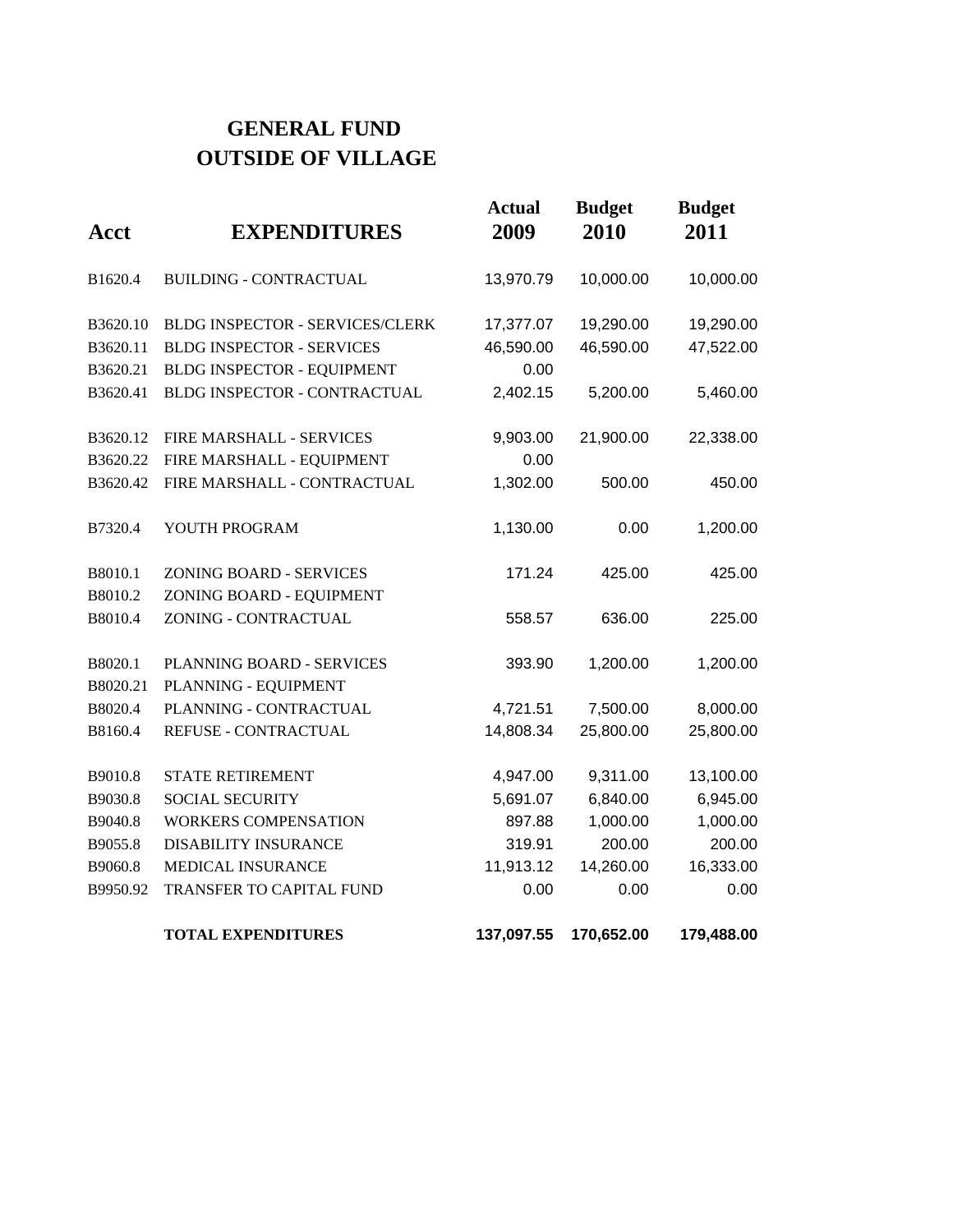#### **GENERAL FUND OUTSIDE OF VILLAGE**

| <b>ACCOUNT</b>    | <b>REVENUE</b>                           | <b>Actual</b><br>2009 | <b>Budget</b><br>2010 | <b>Budget</b><br>2011 |
|-------------------|------------------------------------------|-----------------------|-----------------------|-----------------------|
| B <sub>1001</sub> | PROPERTY TAXES                           | 5,041.00              | 15,347.00             | 25,696.00             |
| B1081             | PAYMENTS IN LIEU OF TAX                  |                       |                       |                       |
| B1120             | <b>COUNTY SALES TAX</b>                  | 74,805.51             | 70,000.00             | 70,000.00             |
| B1560             | SAFETY INSPECTION FEES                   |                       |                       |                       |
| B2110             | <b>ZONING FEES</b>                       | 4,655.47              | 10,000.00             | 5,000.00              |
| <b>B2300</b>      | <b>SERVICES FOR OTHER GOVT</b>           |                       |                       |                       |
| B2401             | <b>INTEREST &amp; EARNINGS</b>           | 1,256.50              | 1,300.00              | 1,300.00              |
| B2620             | <b>FORFEITED DEPOSITS</b>                |                       |                       |                       |
| B2701             | REFUNDS OF PRIOR YR EXPENSE              | 366.86                |                       |                       |
| <b>B2770</b>      | MISC REVENUES (VILLAGE)                  | 27,166.00             | 20,981.00             | 26,000.00             |
|                   | <b>ESTIMATED REVENUE</b>                 | 108,250.34            | 102,281.00            | 102,300.00            |
|                   | <b>TOTAL REVENUE</b>                     | 113,291.34            | 117,628.00            | 127,996.00            |
|                   | <b>APPROPRIATED FUND BALANCE</b>         | 22,989.00             | 53,024.00             | 51,492.00             |
|                   | <b>UNAPPROPRIATED FUND BALANCE</b>       | 223,476.00            | 169,634.00            | 118,142.00            |
|                   | <b>TOTAL REVENUES &amp; FUND BALANCE</b> | 359,756.34            | 340,286.00            | 297,630.00            |
|                   | <b>DEDUCT EXPENDITURES</b>               | 137,097.55            | 170,652.00            | 179,488.00            |
|                   | <b>FUND BALANCE DECEMBER 31</b>          | 222,659.79            | 169,634.00            | 118,142.00            |
|                   | TAX LEVY TOWN OUTSIDE VILLAGE            | 21,361.00             | 15,347.00             | 25,696.00             |
|                   | <b>ASSESSED VALUATION(M\$)</b>           | 168.04                | 170.52                | 171.30                |
|                   | TAX RATE (\$/THOUSAND)                   | 0.03                  | 0.09                  | 0.15                  |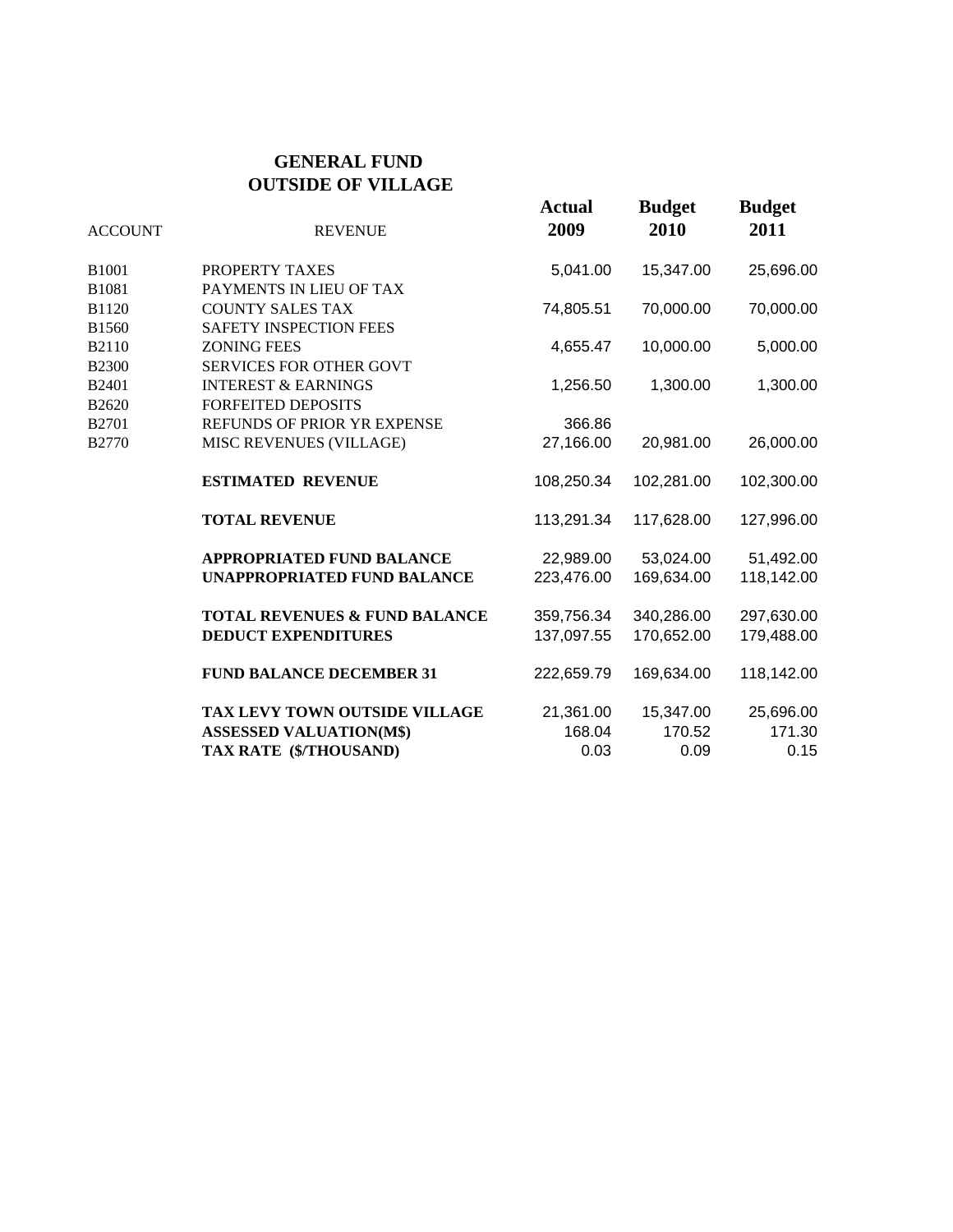# **GENERAL FUND TOWN WIDE**

|                |                                    | <b>Actual</b> | <b>Budget</b> | <b>Budget</b> |
|----------------|------------------------------------|---------------|---------------|---------------|
| <b>ACCOUNT</b> | <b>EXPENDITURES</b>                | 2009          | 2010          | 2011          |
| A1010.1        | <b>TOWN BOARD - SERVICES</b>       | 25,640.00     | 25,640.00     | 26,153.00     |
| A1010.2        | TOWN BOARD - EQUIPMENT             |               |               |               |
| A1010.4        | TOWN BOARD - CONTRACTUAL           | 6,708.46      | 5,000.00      | 15,000.00     |
| A1010.41       | TOWN BOARD - ECONOMIC COMMISSION   | 5,000.00      | 10,000.00     | 10,000.00     |
| A1110.1        | <b>JUSTICES - SERVICES</b>         | 26,620.00     | 26,620.00     | 27,152.00     |
| A1110.11       | <b>JUSTICES - COURT ATTENDANT</b>  | 1,182.04      | 1,600.00      | 1,600.00      |
| A1110.2        | <b>JUSTICES - EQUIPMENT</b>        | 0.00          |               |               |
| A1110.4        | <b>JUSTICES - CONTRACTUAL</b>      | 13,536.72     | 9,600.00      | 10,075.00     |
| A1130.1        | <b>COURT CLERK - SERVICES</b>      | 21,219.62     | 25,444.00     | 25,953.00     |
| A1220.1        | SUPERVISOR - SERVICES              | 22,280.00     | 22,280.00     | 22,726.00     |
| A1220.11       | SUPERVISOR - DEPUTY SERVICES       | 720.00        | 720.00        | 734.00        |
| A1220.12       | <b>SUPERVISOR - CLERK</b>          | 0.00          |               |               |
| A1220.4        | SUPERVISOR - CONTRACTUAL           | 665.94        | 1,000.00      | 1,000.00      |
| A1330.4        | TAX COLLECTION - CONTRACTUAL       | 1,108.50      | 2,600.00      | 2,600.00      |
| A1340.1        | <b>BUDGET OFFICER - SERVICES</b>   | 25,750.00     | 25,750.00     | 26,265.00     |
| A1340.2        | <b>BUDGET - EQUIPMENT</b>          | 1,179.75      |               |               |
| A1340.4        | <b>BUDGET - CONTRACTUAL</b>        | 4,633.92      | 5,000.00      | 5,200.00      |
| A1355.1        | <b>ASSESSOR - SERVICES</b>         | 22,780.05     | 23,230.00     | 23,695.00     |
| A1355.2        | ASSESSOR - EQUIPMENT               | 0.00          | 1,500.00      | 0.00          |
| A1355.4        | ASSESSOR - CONTRACTUAL             | 4,174.44      | 4,445.00      | 5,930.00      |
| A1410.1        | TOWN CLERK - SERVICES              | 47,380.00     | 47,380.00     | 48,328.00     |
| A1410.11       | TOWN CLERK - DEPUTY CLERK SERVICES | 36,523.20     | 37,080.00     | 37,822.00     |
| A1410.2        | TOWN CLERK - EQUIPMENT             | 116.00        | 500.00        | 500.00        |
| A1410.4        | TOWN CLERK - CONTRACTUAL           | 2,380.59      | 3,000.00      | 4,000.00      |
| A1420.4        | ATTORNEY - CONTRACTUAL             | 19,180.00     | 19,180.00     | 19,564.00     |
| A1420.41       | ATTORNEY - LITIGATION CONTRACTUAL  | 0.00          | 14,000.00     | 14,000.00     |
| A1440.4        | ENGINEER - CONTRACTUAL             | 0.00          | 10,300.00     | 10,300.00     |
| A1450.1        | <b>ELECTIONS - SERVICES</b>        |               |               |               |
| A1450.4        | ELECTIONS - CONTRACTUAL            | 4,677.30      | 6,000.00      | 6,000.00      |
| A1460.1        | RECORDS MANAGEMENT - SERVICES      | 34.95         | 1,500.00      | 1,000.00      |
| A1460.4        | RECORDS MANAGEMENT - CONTRACTUAL   | 710.92        | 1,500.00      | 1,500.00      |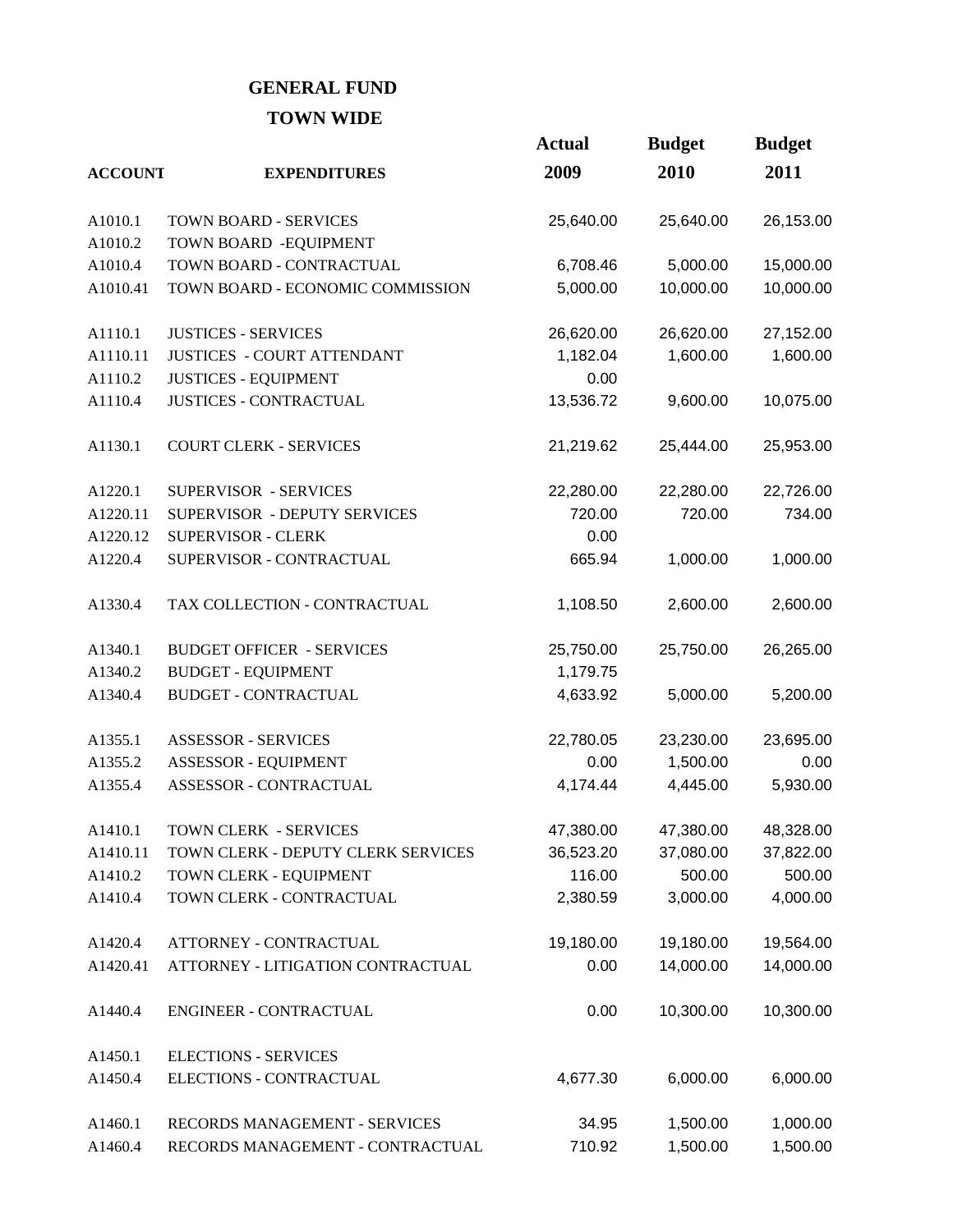| A1480.1   | PUBLIC INFORMATION - SERVICES         |           |           | 5,000.00  |
|-----------|---------------------------------------|-----------|-----------|-----------|
| A1480.4   | PUBLIC INFORMATION - CONTRACTUAL      |           |           | 5,000.00  |
|           |                                       |           |           |           |
| A1620.2   | <b>BUILDING - EQUIPMENT</b>           | 708.05    |           | 1,000.00  |
| A1620.4   | <b>BUILDING - Cleaning/Supplies</b>   | 37,277.47 | 33,000.00 | 36,000.00 |
| A1620.405 | <b>BUILDING-RENT-OTHER BUILDINGS</b>  | 0.00      | 0.00      | 0.00      |
| A1620.42  | <b>BUILDING - UTILITIES-Phone</b>     | 3,607.52  | 5,000.00  | 5,000.00  |
| A1620.43  | <b>BUILDING - UTILITIES-Elect</b>     | 10,074.60 | 13,000.00 | 13,000.00 |
| A1620.44  | <b>BUILDING - UTILITIES-Gas</b>       | 5,411.09  | 9,000.00  | 8,000.00  |
| A1660.4   | CENTRAL STOREROOM SUPPLIES            | 1,496.30  | 2,000.00  | 2,500.00  |
| A1660.42  | CENTRAL EQUIPMENT MAINTENANCE         | 600.56    | 1,200.00  | 1,200.00  |
| A1670.4   | <b>CENTRAL PRINTING &amp; MAILING</b> | 4,000.31  | 6,500.00  | 6,500.00  |
| A1680.2   | DATA PROCESSING - EQUIPMENT           | 0.00      | 1,000.00  | 1,000.00  |
| A1680.4   | DATA PROCESSING - CONTRACTUAL         | 5,000.00  | 10,000.00 | 10,000.00 |
| A1910.4   | <b>INSURANCE</b>                      | 38,261.51 | 40,000.00 | 40,000.00 |
| A1920.4   | ASSOCIATION OF TOWNS DUES             | 1,000.00  | 1,099.00  | 1,099.00  |
| A1930.4   | <b>JUDGEMENTS &amp; CLAIMS</b>        | 1,753.94  | 2,000.00  | 2,000.00  |
| A1990.4   | <b>CONTINGENT</b>                     | 0.00      | 40,500.00 | 40,500.00 |
|           |                                       |           |           |           |
| A3189.1   | <b>CROSSING GUARDS- SERVICES</b>      | 5,283.09  | 5,500.00  | 5,500.00  |
| A3189.2   | <b>CROSSING GUARD - EQUIPMENT</b>     |           |           |           |
| A3189.4   | CROSSING GUARD - CONTRACTUAL          | 0.00      | 100.00    | 100.00    |
| A3510.1   | DOG CONTROL OFFICER SERVICES          | 12,206.33 | 12,500.00 | 12,750.00 |
| A3510.2   | DOG CONTROL - EQUIPMENT               | 0         | 20,000.00 | 0.00      |
| A3510.4   | DOG CONTROL - CONTRACTUAL             | 2,755.24  | 5,510.00  | 3,110.00  |
| A5010.1   | HIGHWAY SUPERINTENDENT - SERVICES     | 63,600.00 | 63,600.00 | 64,872.00 |
| A5010.11  | HIGHWAY CLERK - SERVICES              | 10,619.02 | 12,820.00 | 12,820.00 |
| A5010.4   | HIGHWAY SUPT - CONTRACTUAL            | 568.00    | 1,200.00  | 1,200.00  |
| A5132.2   | HWY GARAGE - EQUIPMENT                | 113.19    | 22,000.00 | 2,000.00  |
|           |                                       |           | 30,300.00 |           |
| A5132.4   | HWY GARAGE - CONTRACTUAL              | 33,625.12 |           | 30,300.00 |
| A5182.4   | STREET LIGHTING - CONTRACTUAL         | 11,414.04 | 12,500.00 | 12,500.00 |
| A6510.4   | VETERANS SERVICE - CONTRACTUAL        | 300.00    | 300.00    | 300.00    |
| A6772.1   | SENIOR CENTER - STAFF SERVICES        | 25,935.36 | 29,300.00 | 29,300.00 |
| A6772.2   | SENIOR CENTER - EQUIPMENT             | 880.00    | 2,000.00  | 1,000.00  |
| A6772.4   | SENIOR CENTER - CONTRACTUAL           | 19,254.83 | 29,000.00 | 21,000.00 |
| A6772.41  | SENIOR CENTER - TRANSPORTATION        | 21.00     | 1,000.00  | 100.00    |
| A7110.4   | PARKS - CONTRACTUAL                   | 8,441.29  | 9,000.00  | 11,450.00 |
| A7310.1   | YOUTH RECREATION - SERVICES           | 20,098.49 | 28,100.00 | 34,000.00 |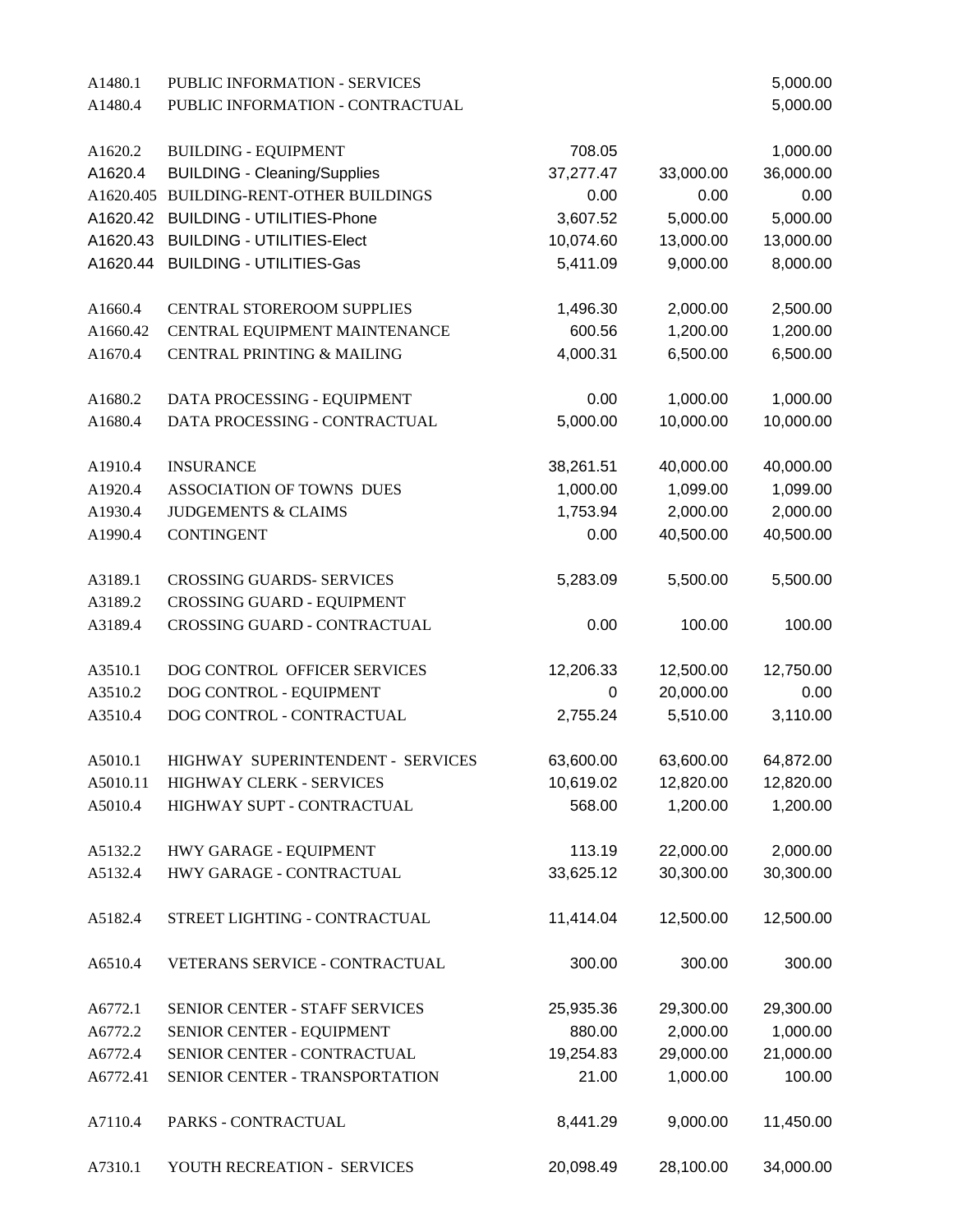|          | <b>TOTAL EXPENDITURES</b>       | 975,235.23 |            | 1,109,483.00 1,142,082.00 |
|----------|---------------------------------|------------|------------|---------------------------|
| A9950.92 | TRANSFER TO CAPITAL FD          | 46,015.00  | 0.00       | 0.00                      |
| A9710.6  | <b>BOND PRIN</b>                | 10,000.00  | 30,000.00  | 30,000.00                 |
| A9710.7  | <b>BOND INTEREST</b>            | 74,228.14  | 48,538.00  | 47,225.00                 |
| A9060.8  | MEDICAL INSURANCE - RETIREES    | 5,728.68   | 3,515.00   | 3,933.00                  |
| A9060.8  | MEDICAL INSURANCE               | 20,790.32  | 24,910.00  | 44,494.00                 |
| A9055.8  | <b>DISABILITY INSURANCE</b>     | 915.51     | 1,200.00   | 1,200.00                  |
| A9050.8  | <b>UNEMPLOYMENT</b>             | 271.26     |            | 300.00                    |
| A9040.8  | WORKERS COMPENSATION            | 3,808.12   | 4,000.00   | 6,000.00                  |
| A9030.8  | <b>SOCIAL SECURITY</b>          | 28,676.79  | 30,342.00  | 31,245.00                 |
| A9010.8  | STATE RETIREMENT                | 16,788.00  | 31,602.00  | 45,255.00                 |
| A8810.4  | <b>CEMETERIES - CONTRACTUAL</b> | 600.00     | 600.00     | 600.00                    |
| A8090.4  | ENVIRONMENTAL REVIEW            | 38.86      | 1,200.00   | 1,200.00                  |
| A7620.4  | ADULT RECREATION - CONTRACTUAL  | 4,000.00   | 4,000.00   | 4,000.00                  |
| A7520.4  | DONNELLY HOUSE - CONTRACTUAL    | 7,699.83   | 10,000.00  | 10,000.00                 |
| A7510.4  | HISTORIAN - CONTRACTUAL         | 949.93     | 700.00     | 700.00                    |
| A7510.2  | HISTORIAN - EQUIPMENT           |            |            |                           |
| A7510.1  | <b>HISTORIAN - SERVICES</b>     | 3,208.00   | 3,208.00   | 3,272.00                  |
| A7410.4  | LIBRARY - CONTRACTUAL           | 114,020.00 | 114,020.00 | 116,300.00                |
| A7310.41 | YOUTH BOARD - CONTRACTUAL       | 74.07      | 1,000.00   | 1,000.00                  |
| A7310.4  | YOUTH RECREATION - CONTRACTUAL  | 11,455.64  | 16,400.00  | 20,000.00                 |
| A7310.12 | YOUTH COURT                     | 2,934.33   | 4,350.00   | 4,080.00                  |
| A7310.11 | <b>ASSETS -SERVICES</b>         | 4,524.00   | 0.00       | 4,080.00                  |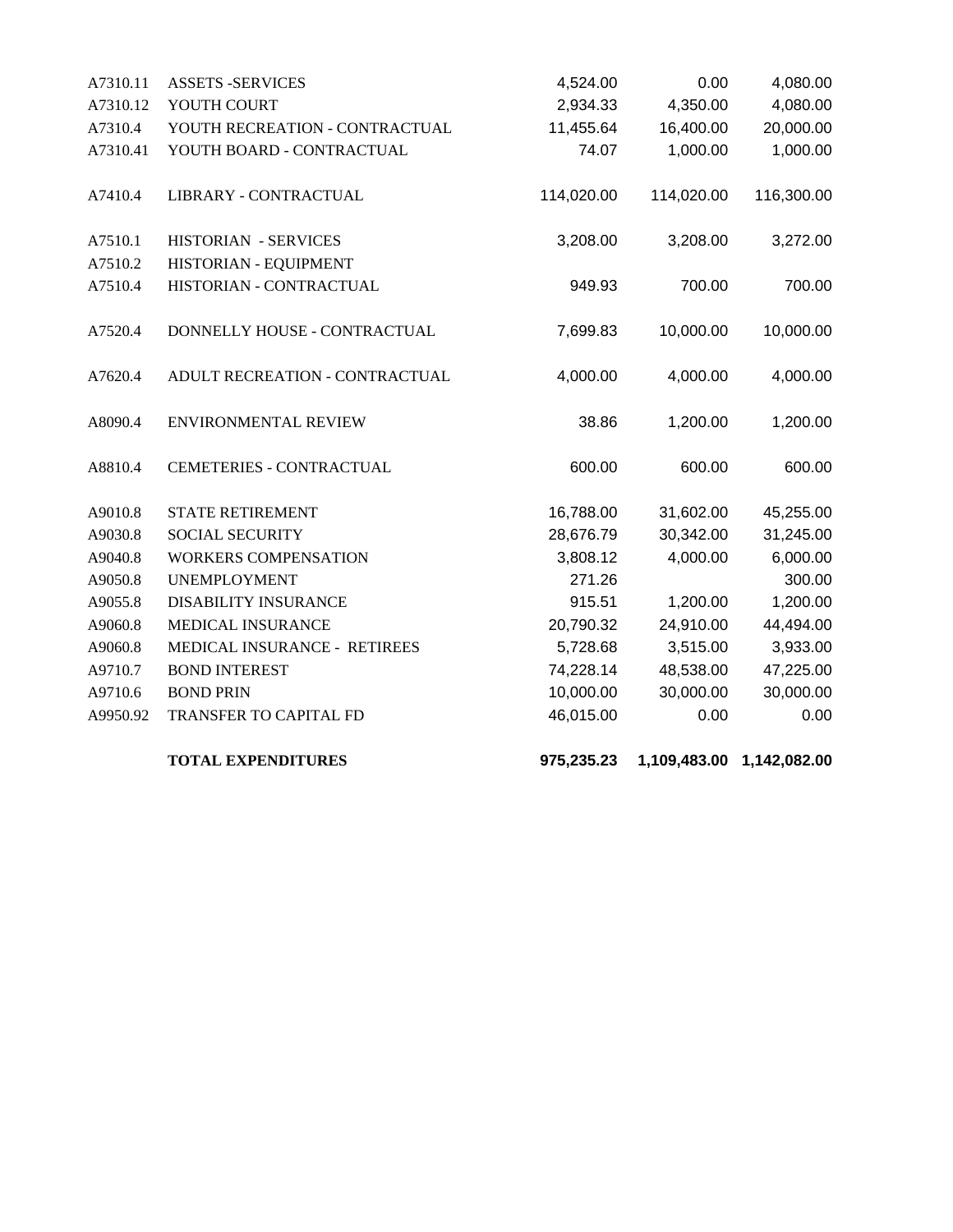#### **GENERAL FUND TOWN WIDE**

|       | <b>REVENUE</b>                      | <b>Actual</b><br>2009 | <b>Budget</b><br>2010 | <b>Budget</b><br>2011 |
|-------|-------------------------------------|-----------------------|-----------------------|-----------------------|
| A1001 | PROPERTY TAXES                      | 638,205.00            | 619,634.00            | 642,135.00            |
| A1081 | PAYMENTS IN LIEU OF TAXES           | 0.00                  | 0.00                  | 0.00                  |
| A1090 | <b>INTEREST/PENALTIES ON TAXES</b>  | 12,643.44             | 8,000.00              | 10,000.00             |
|       | A1255 CLERK FEES                    | 1,243.23              | 1,200.00              | 1,200.00              |
|       | A1550 DOG CONTROL FEES              | 995.42                | 500.00                | 500.00                |
|       | A1972 NUTRITION CENTER RECEIPTS     | 7,907.07              | 9,000.00              | 9,000.00              |
|       | A2001 RECREATION FEES               | 18,050.58             | 18,000.00             | 28,000.00             |
|       | A2025 FREEMAN PARK FEES             | 1,675.00              | 1,800.00              | 1,800.00              |
|       | A2238 Other Gov-Election            | 4,570.00              | 6,000.00              | 6,000.00              |
|       | A2300 TRANSPORTATION SERVICES       | 8,476.88              | 8,000.00              | 10,000.00             |
| A2401 | <b>INTEREST &amp; EARNINGS</b>      | 4,623.29              | 6,000.00              | 4,500.00              |
|       | A2410 REAL PROPERTY RENTAL          | 3,961.22              | 5,000.00              | 5,000.00              |
|       | A2450 COMMISSIONS CABLE FRANCHISE   | 26,737.16             | 26,000.00             | 27,000.00             |
|       | A2530 GAMES OF CHANCE               | 20.00                 | 50.00                 | 50.00                 |
|       | A2544 DOG LICENSES                  | 5,193.03              | 5,000.00              | 6,300.00              |
|       | A2545 OTHER LICENSES                | 0.00                  |                       |                       |
| A2590 | <b>OTHER PERMITS</b>                | 35.00                 | 0.00                  | 0.00                  |
| A2610 | <b>FINES &amp; FORFEITED BAIL</b>   | 153,584.50            | 120,000.00            | 140,000.00            |
| A2655 | <b>MINOR SALES</b>                  | 43.74                 | 100.00                | 50.00                 |
| A2701 | <b>REFUND PRIOR</b>                 | 311.37                | 0.00                  | 0.00                  |
| A2705 | <b>DONATIONS</b>                    | 4,935.00              | 4,400.00              | 4,600.00              |
| A2770 | MISCELLANEOUS REVENUE               | 1,496.25              | 0.00                  | 0.00                  |
| A2810 | <b>INTERFUND</b>                    | 13,786.29             | 9,500.00              | 9,500.00              |
| A3001 | NYS PER CAPITA AID                  | 21,172.00             | 21,000.00             | 20,000.00             |
| A3001 | NYS AID TO SENIOR CENTER            |                       |                       |                       |
|       | A3005 NYS MORTGAGE TAX              | 55,531.10             | 50,000.00             | 50,000.00             |
| A3040 | TAX MAPS & ASSESSMENTS              | 9,462.51              | 11,330.00             | 10,300.00             |
|       | A3086 NYS AID ARCHIVE               | 0.00                  | 0.00                  | 0.00                  |
|       | A3087 NYS AID PARKS                 | 0.00                  |                       |                       |
|       | A3089 NYS AID - STAR                | 869.06                | 800.00                | 800.00                |
|       | A3089 NYS AID - SARA GRANT          |                       |                       |                       |
| A3089 | <b>NYS AID - PARKS</b>              |                       |                       |                       |
| A3772 | NYS Sr Ctr<br>A3820 STATE AID YOUTH | 5,000.00<br>5,186.77  | 0.00                  | 0.00                  |
|       | A4772 FEDERAL NUTRITION AID         | 30,237.00             | 20,000.00             | 20,000.00             |
|       | A5050 INTERFUND TRANSFER FOR DEBT   | 0.00                  | 0.00                  | 0.00                  |
|       |                                     |                       |                       |                       |
|       | TOTAL ESTIMATED REVENUES            | 397,746.91            | 331,680.00            | 364,600.00            |
|       | <b>APPROPRIATED FUND BALANCE</b>    | 165,245.00            | 158,169.00            | 135,347.00            |
|       | <b>UNAPPROP FUND BALANCE</b>        | 335,950.00            | 403,742.00            | 268,395.00            |
|       | PROPERTY TAX                        | 638,205.00            | 619,634.00            | 642,135.00            |
|       | <b>TOTAL REV &amp; FUND BALANCE</b> | 1,537,146.91          | 1,513,225.00          | 1,410,477.00          |
|       | <b>LESS EXPENDITURES</b>            | 975,235.23            | 1,109,483.00          | 1,142,082.00          |
|       | <b>FUND BALANCE DECEMBER 31</b>     | 561,910.93            | 403,742.00            | 268,395.00            |
|       | <b>TAX LEVY</b>                     | 638,205.00            | 619,634.00            | 642,135.00            |
|       | <b>ASSESSED VALUATION (M\$)</b>     | 255.28                | 258.18                | 257.88                |
|       | TAX RATE (\$/THOUSAND)              | 2.50                  | 2.40                  | 2.49                  |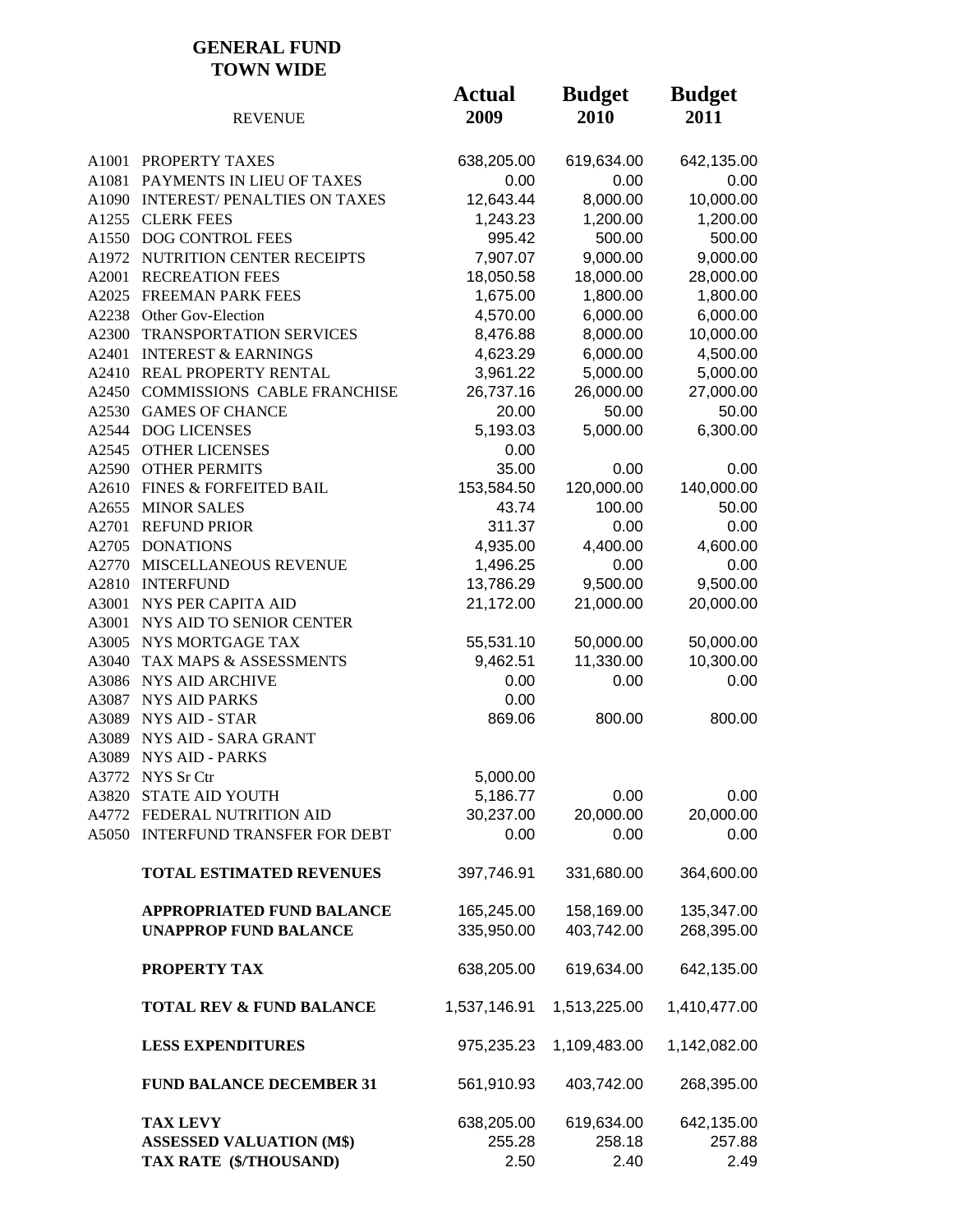#### **Mumford Fire**

| <b>EXPENDITURES</b>         | 2009                             | 2010                             | 2011                             |
|-----------------------------|----------------------------------|----------------------------------|----------------------------------|
| Contract                    | 235,227.00                       | 236,877.00                       | 307,675.00                       |
| Total                       | 235,227.00                       | 236,877.00                       | 307,675.00                       |
| <b>REVENUE</b>              |                                  |                                  |                                  |
| Levy<br>Interest<br>Rentals | 231,487.00<br>3,500.00<br>240.00 | 233,877.00<br>2,500.00<br>500.00 | 305,825.00<br>1,350.00<br>500.00 |
|                             | 235,227.00                       | 236.877.00                       | 307,675.00                       |
| Levy                        | 231,487.00                       | 233,877.00                       | 305,825.00                       |
| Assessed Value (k\$)        | 88,544.40                        | 88,817.90                        | 88,803.95                        |
| Tax Rate                    | 2.61                             | 2.63                             | 3.44                             |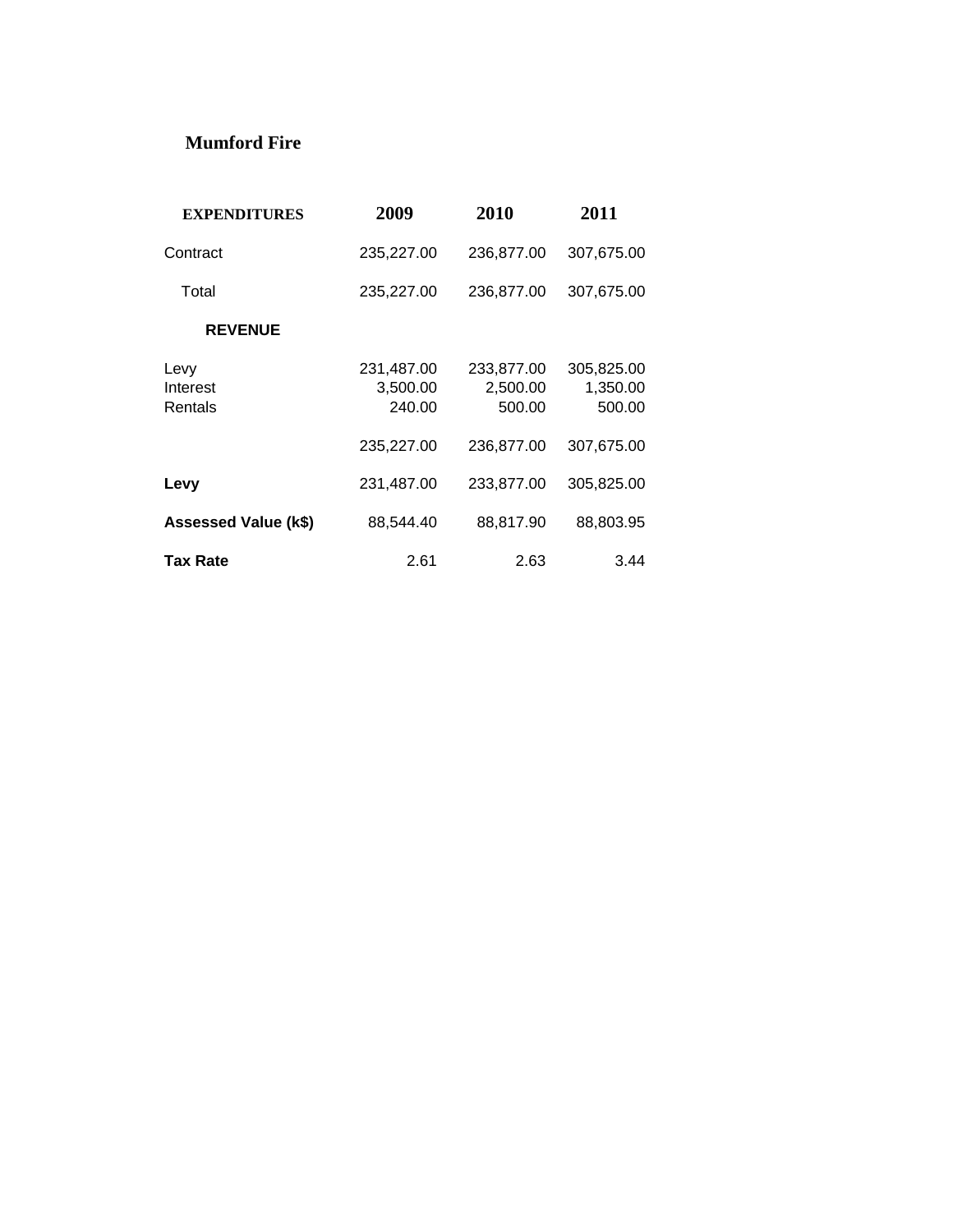#### **WHEATLAND FIRE**

|           | <b>EXPENDITURES</b>         | 2009                | 2010               | 2011               |
|-----------|-----------------------------|---------------------|--------------------|--------------------|
| 3410.4/SF | <b>Village Contract</b>     | 179,797.00          | 176,883.00         | 182,769.00         |
|           | Total                       | 179,797.00          | 176,883.00         | 182,769.00         |
|           | <b>REVENUE</b>              |                     |                    |                    |
|           | Interest                    | 179,777.00<br>20.00 | 176,883.00<br>0.00 | 182,769.00<br>0.00 |
|           |                             | 179,797.00          | 176,883.00         | 182,769.00         |
|           | Levy                        | 179,777.00          | 176,883.00         | 182,769.00         |
|           | <b>Assessed Value (k\$)</b> | 86,589.00           | 88,367.40          | 89,046.30          |
|           | <b>Tax Rate</b>             | 2.08                | 2.01               | 2.06               |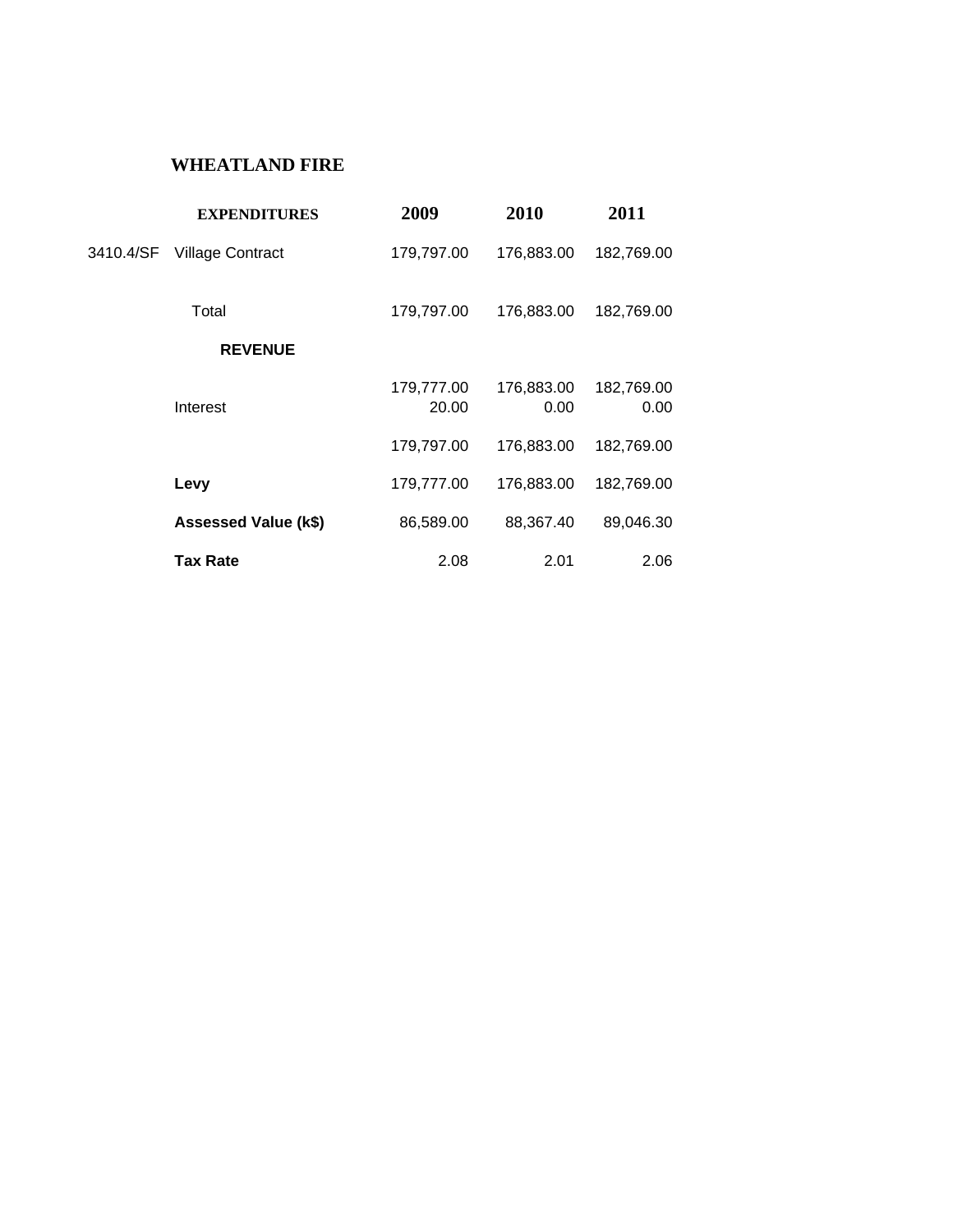# **Mumford Light**

|                    | <b>EXPENDITURES</b>                      | 2009     | 2010                                             | 2011                           |
|--------------------|------------------------------------------|----------|--------------------------------------------------|--------------------------------|
| 5182.4/SL Elect.   |                                          |          | 11,100.00 10,690.00                              | 9,000.00                       |
|                    | Total                                    |          | 11,100.00 10,690.00                              | 9,000.00                       |
|                    | <b>REVENUE</b>                           |          |                                                  |                                |
| 1001/SL<br>2401/SL | Interest<br><b>Appropriated Fund Bal</b> | 810.00   | 5,290.00 5,338.00<br>200.00<br>5,000.00 5,152.00 | 5,325.00<br>150.00<br>3,525.00 |
|                    |                                          |          | 11,100.00 10,690.00                              | 9,000.00                       |
|                    | Levy                                     | 5,290.00 | 5,338.00                                         | 5,325.00                       |
|                    | <b>Assessments</b>                       | 24,049   | 24,266                                           | 24,206                         |
|                    | <b>Tax Rate</b>                          | 0.22     | 0.22                                             | 0.22                           |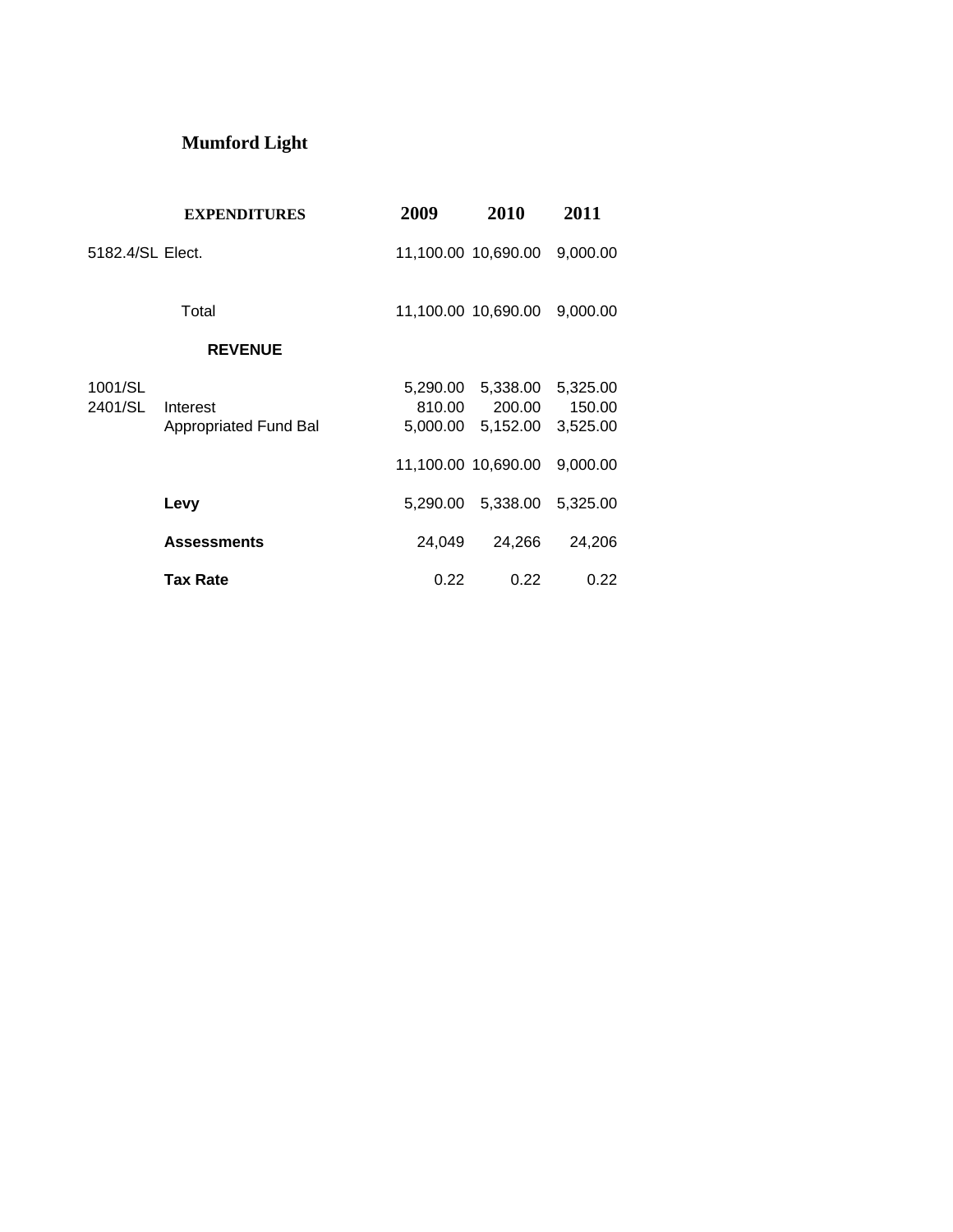## **NORTHEAST SEWER**

|           | <b>EXPENDITURES</b>     | 2009      | 2010   | 2011                |
|-----------|-------------------------|-----------|--------|---------------------|
| 8120.4/SS | <b>Village Contract</b> | 64,010.00 |        | 68,433.00 67,682.00 |
| 8120.4/SS | Maintenance             | 21,000.00 |        | 21,000.00 20,000.00 |
| 5182.4/SS | Electric                | 3,500.00  |        | 2,000.00 1,500.00   |
|           | Total                   | 88,510.00 |        | 91,433.00 89,182.00 |
|           | <b>REVENUE</b>          |           |        |                     |
| 1001/SS   |                         | 86,351.00 |        | 86,351.00 86,534.00 |
| 2401/SS   | Interest                | 2,159.00  | 330.00 | 600.00              |
|           | Appropriated Fund Bal   | $0.00\,$  |        | 4,752.00 2,048.00   |
|           | Total                   | 88,510.00 |        | 91,433.00 89,182.00 |
|           |                         |           |        |                     |
|           | <b>TAX LEVY</b>         | 86,351.00 |        | 86,351.00 86,534.00 |
|           | <b>UNITS</b>            | 473       | 473    | 474                 |
|           |                         | 182.56    | 182.56 | 182.56              |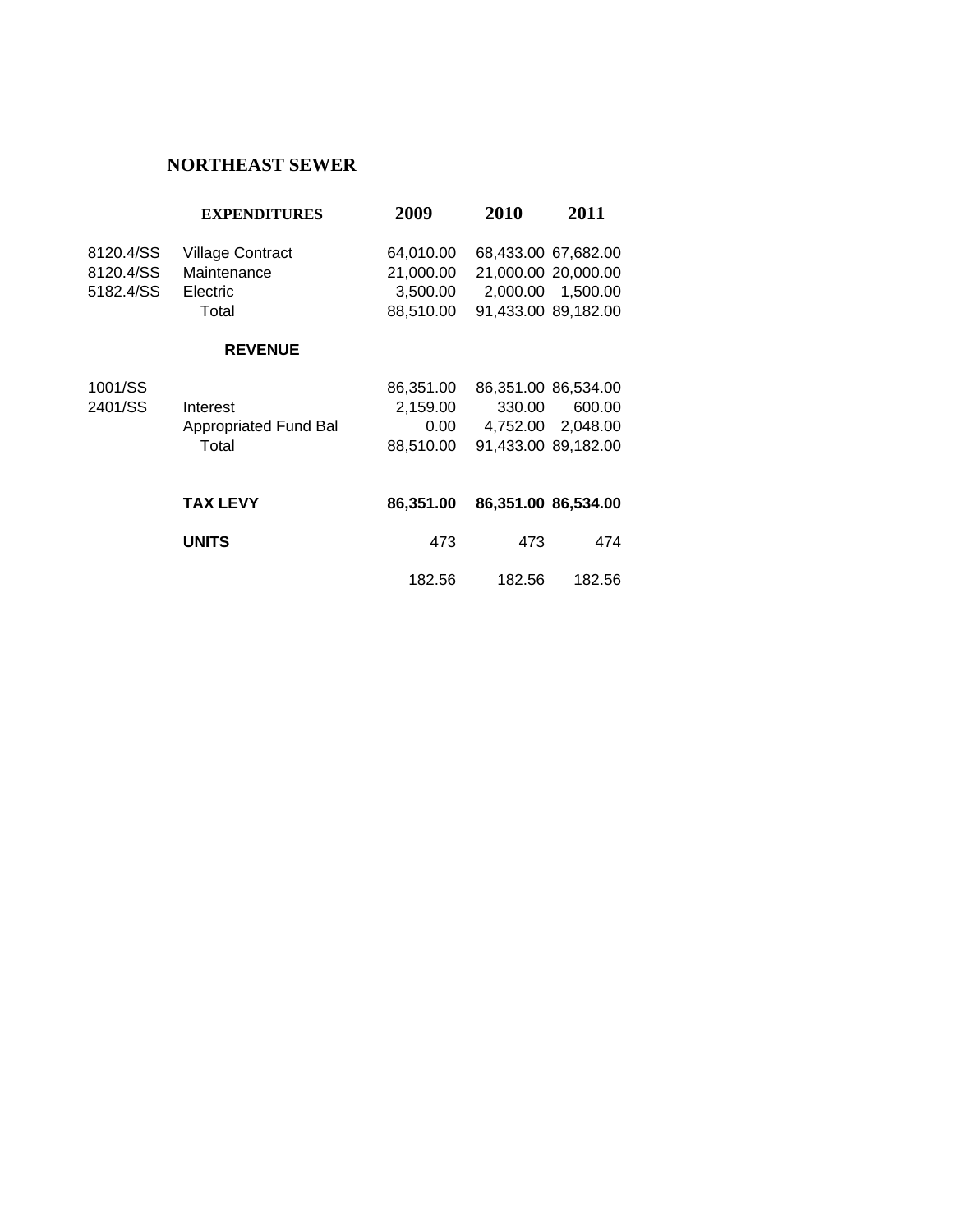#### **Mumford Refuse**

| <b>EXPENDITURES</b>         | 2009   | 2010              | 2011                                                                                                                                                                                    |
|-----------------------------|--------|-------------------|-----------------------------------------------------------------------------------------------------------------------------------------------------------------------------------------|
| Contract<br><b>Fund Bal</b> |        |                   |                                                                                                                                                                                         |
| Total                       |        |                   |                                                                                                                                                                                         |
| <b>REVENUE</b>              |        |                   |                                                                                                                                                                                         |
| Levy                        |        |                   |                                                                                                                                                                                         |
| Interest                    |        | 151.00            | 151.00                                                                                                                                                                                  |
| <b>Fund Bal</b>             |        | 0.00 <sub>1</sub> | 0.00                                                                                                                                                                                    |
| Total                       |        |                   |                                                                                                                                                                                         |
| <b>TAX LEVY</b>             |        |                   |                                                                                                                                                                                         |
| <b>UNITS</b>                | 308    | 308               | 309                                                                                                                                                                                     |
|                             | 212.40 | 218.51            | 218.51                                                                                                                                                                                  |
|                             |        |                   | 67,452.00 67,452.00 67,671.00<br>67,452.00 67,452.00 67,671.00<br>65,419.00 67,301.00 67,520.00<br>533.00<br>1.500.00<br>67,452.00 67,452.00 67,671.00<br>65,419.00 67,301.00 67,520.00 |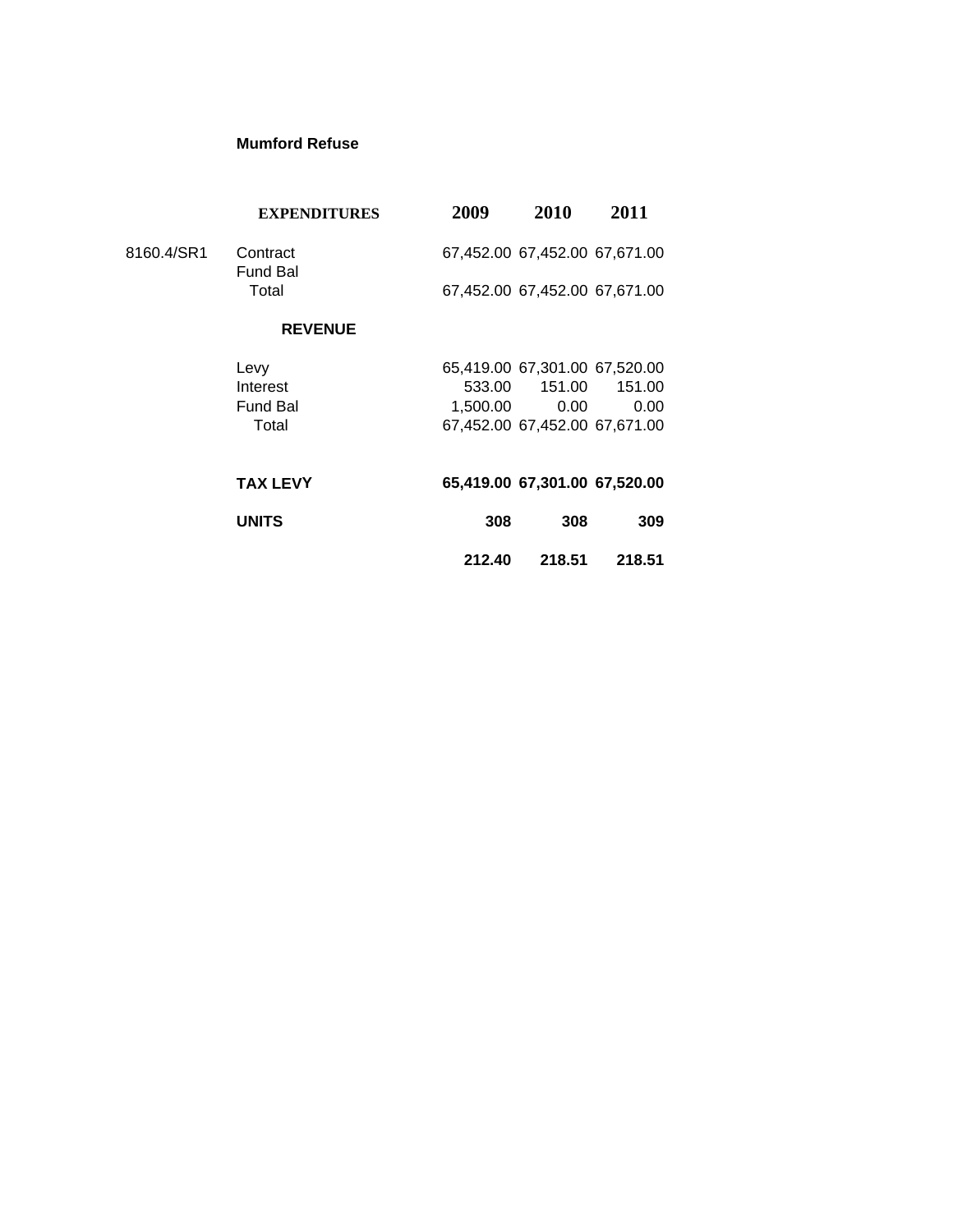# **Rolling Acres**

|                     | <b>EXPENDITURES</b> | 2009 | <b>2010</b>                   | 2011 |
|---------------------|---------------------|------|-------------------------------|------|
| 8160.4/SR2 Contract | Fund Bal            |      | 14,892.00 14,892.00 14,892.00 |      |
|                     | Total               |      | 14,892.00 14,892.00 14,892.00 |      |
|                     | <b>REVENUE</b>      |      |                               |      |
|                     | Levv                |      | 14,532.00 14,822.00 14,822.00 |      |

| Levy     |        | 14.032.00 14.022.00 14.022.00 |       |
|----------|--------|-------------------------------|-------|
| Interest | 60.00  | 20.00                         | 20.00 |
| Fund Bal | 300.00 | 50.00                         | 50.00 |
| Total    |        | 14.892.00 14.892.00 14.892.00 |       |
|          |        |                               |       |

| <b>TAX LEVY</b> |        | 14,532.00 14,822.00 14,822.00 |        |
|-----------------|--------|-------------------------------|--------|
| <b>UNITS</b>    | 68     | 68                            | 68     |
|                 | 213.71 | 218.00                        | 218.00 |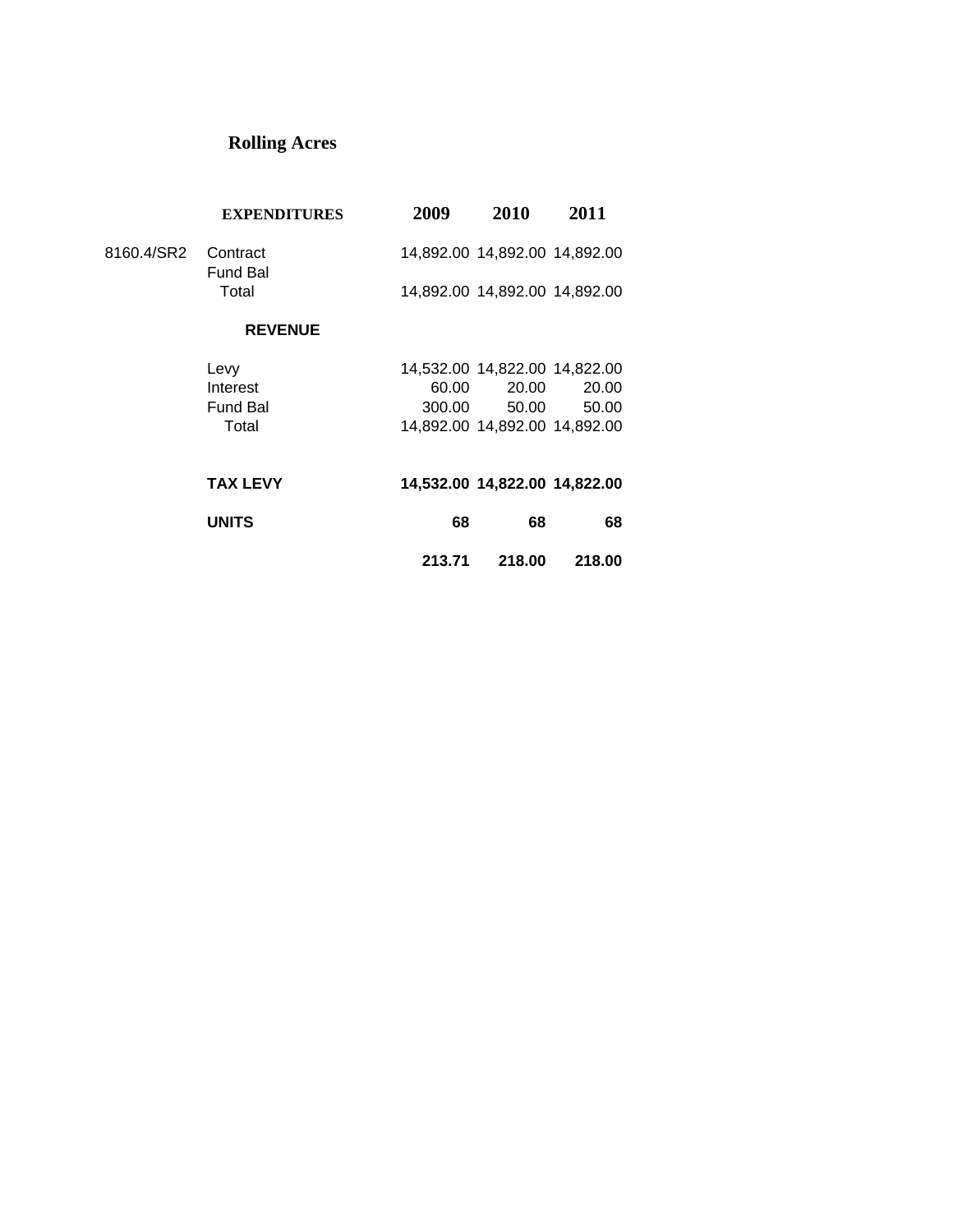#### **FAIRVIEW RD**

| <b>EXPENDITURES</b>         | 2009     | 2010     | 2011     |  |
|-----------------------------|----------|----------|----------|--|
| Contract<br><b>Fund Bal</b> | 4.380.00 | 4,380.00 | 4,380.00 |  |
| Total                       | 4,380.00 | 4,380.00 | 4,380.00 |  |
| <b>REVENUE</b>              |          |          |          |  |
| Levy                        | 4,248.00 | 4,350.00 | 4,350.00 |  |
| Interest                    | 32.00    | 10.00    | 10.00    |  |
| <b>Fund Bal</b>             | 100.00   | 20.00    | 20.00    |  |
| Total                       | 4.380.00 | 4,380.00 | 4,380.00 |  |
| <b>TAX LEVY</b>             | 4.248.00 | 4,350.00 | 4,350.00 |  |
| <b>UNITS</b>                | 20       | 20       | 20       |  |
|                             | 212.40   | 217.50   | 217.50   |  |
|                             |          |          |          |  |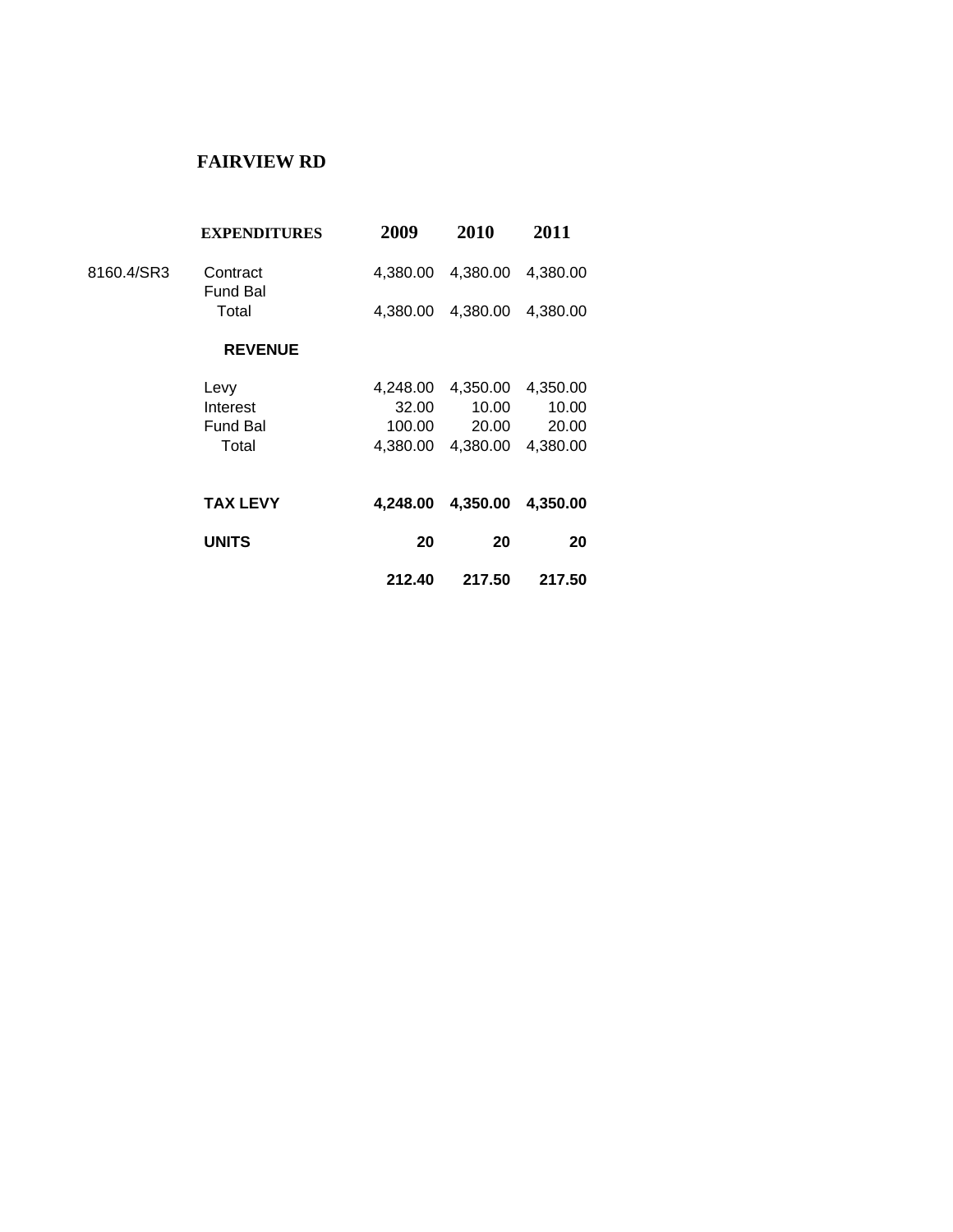#### **River Rd Water**

|            | <b>EXPENDITURES</b>                   | 2009      | 2010     | 2011                |
|------------|---------------------------------------|-----------|----------|---------------------|
| 910.6/SW2  | <b>Bond Principal</b>                 | 5,000.00  | 5,000.00 | 5,000.00            |
| 9710.7/SW2 | Interest Exp<br><b>Financing Fees</b> | 8,755.00  | 8,495.00 | 8,235.00            |
|            | Total                                 | 13,755.00 |          | 13,495.00 13,235.00 |
|            | <b>REVENUE</b>                        |           |          |                     |
| 1001/SW2   | Levy                                  | 13,705.00 |          | 13,485.00 13,225.00 |
| 2401/SW2   | Interest                              | 50.00     | 10.00    | 10.00               |
|            | Approp Fund Bal                       | $0.00\,$  | 0.00     | 0.00                |
|            | Total                                 | 13,755.00 |          | 13,495.00 13,235.00 |
|            | <b>TAX LEVY</b>                       | 13,705.00 |          | 13,485.00 13,225.00 |
|            | <b>UNITS</b>                          | 17        | 17       | 17                  |
|            |                                       | 604.63    | 594.93   | 583.46              |
|            | <b>Assessments</b>                    | 2,268.9   | 2,268.9  | 2,268.9             |
|            | <b>Tax Rate</b>                       | 1.51      | 1.49     | 1.46                |